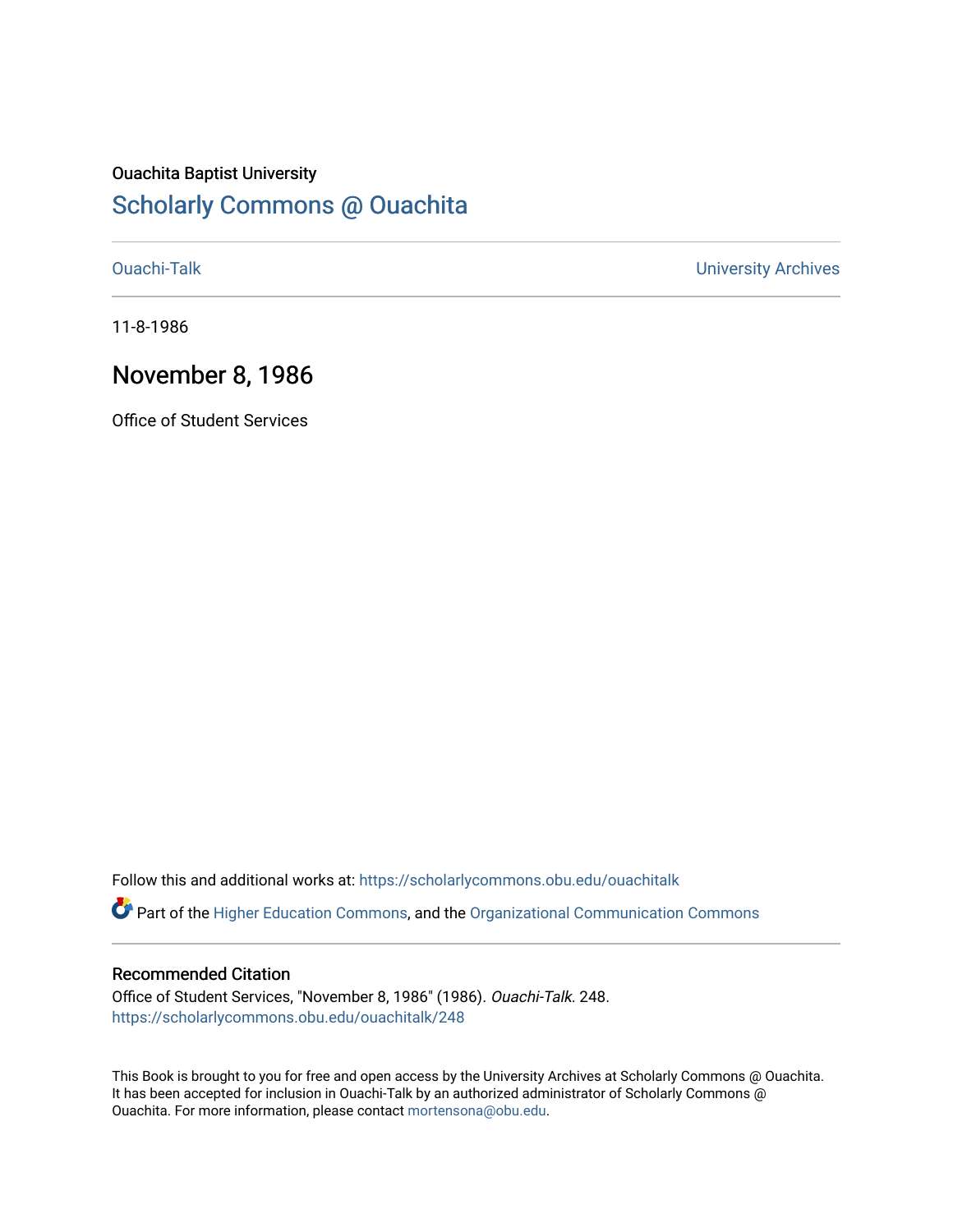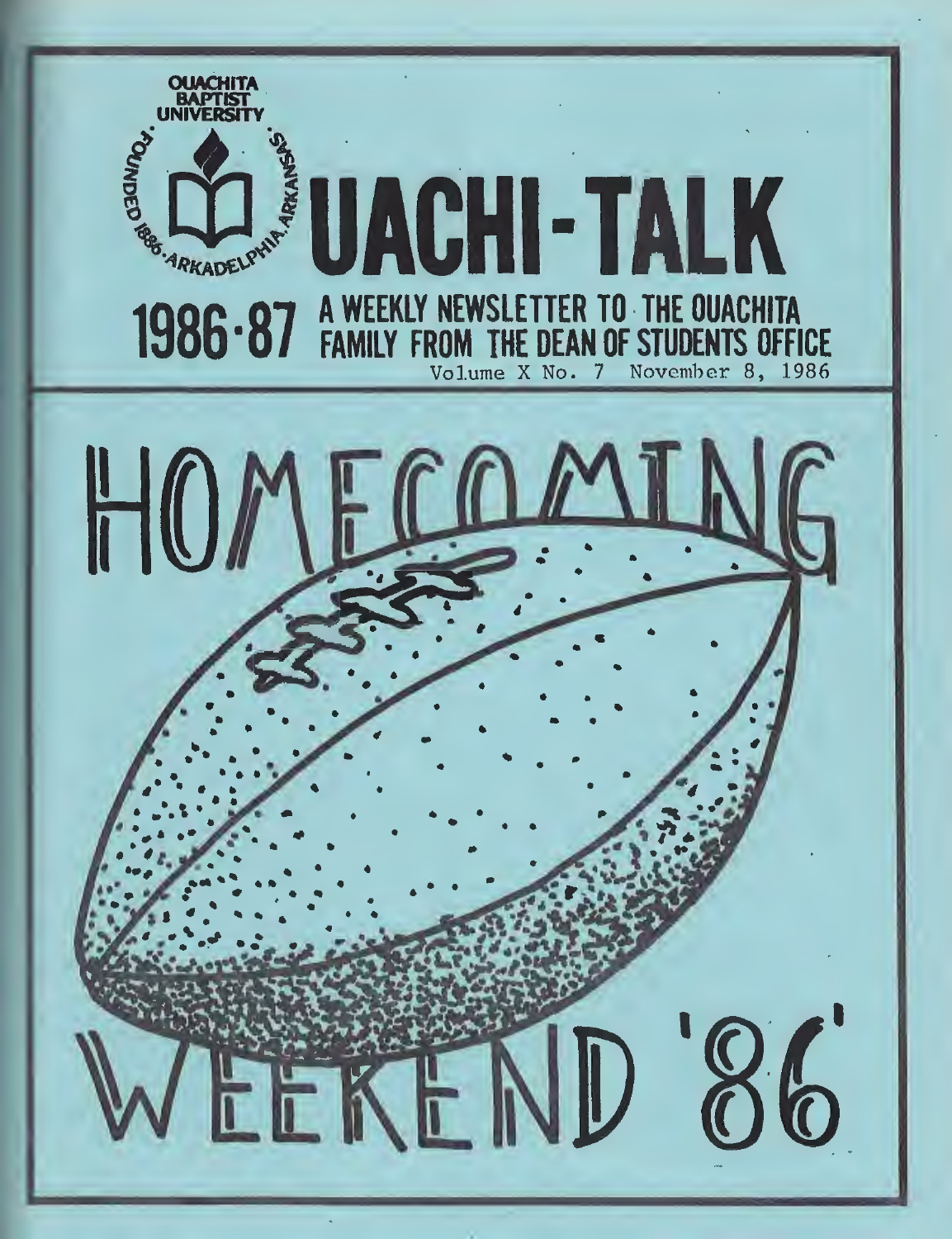### MUSIC SCHOLARSHIPS

The school of music at OBU will hold three auditions for music scholarships to be awarded for the 1987-88 academic year on December 6, 13, and February 7 in Mabee Fine Arts Center. Scholarships are available in voice, piano, organ, strings, woodwinds, brass, and percussion. Persons interested should contact Dr. Wright at OBU Box 3771, or by calling 246-4531 ext. 129.

#### ABOUT LEON PATILLO:

Leon Patillo is currently a very successful contemporary Christian musician. He is a very talented keyboard player who began his career with the very popular secular rock group Santana. In 1974, however, Leon had a life-changing experience with Jesus Christ. He left Santana and began a solo career of sharing God's message. On Saturday, November 15, Leon Patillo will be on Ouachita's campus to perform a concert. The concert will begin at 7:30 p.m. in Sturgis Physical Education Center. General admission tickets will be \$6.00 for students, and \$8.00 for the public.

# **HOMECOMING** WEEKEND '86' **SCHEDULE**

**Friday, November 14** 

| 6:30 p.m.             | Football Reunion Buffet-ESC Banquet Room A<br>(including Bill Walton group)<br>Class Reunion Buffet for reunion classes '41, '46,<br>'51, '56, '61, '66, '71, '76 and '81<br>Both meals \$6.50 by reservation                                                                                                                                                                                                                                              |
|-----------------------|------------------------------------------------------------------------------------------------------------------------------------------------------------------------------------------------------------------------------------------------------------------------------------------------------------------------------------------------------------------------------------------------------------------------------------------------------------|
| Saturday, November 15 |                                                                                                                                                                                                                                                                                                                                                                                                                                                            |
| 8:30 а.в.             | Football Breakfasts (Pay at door)<br>Bill Walton Group, DeGray Lodge<br>1940-1955, Ike Sharp - Bowen's Restaurant<br>1956-1965, Ed Snider - Bowen's Restaurant<br>1966-1975, Jim Hankins - Holiday Inn<br>1976-1985, Neal Turner - Holiday Inn                                                                                                                                                                                                             |
|                       | Alumni Soccer Match (North Campus)                                                                                                                                                                                                                                                                                                                                                                                                                         |
| $10:00$ a.m.          | Parade                                                                                                                                                                                                                                                                                                                                                                                                                                                     |
| $10:45$ a.m.          | Float display at Tiger<br>Student-Alumni Get Togethers<br>AHEA - Home Economics House<br>BASS - student lounge, P.E. Center (lst floor)<br>Beta Beta - ESC Bridge<br>Chi Delta - Cone Bottoms lounge<br><b>EEE - ESC Formal Lounge</b><br>Gamma Phi - Flenniken Drawing Room<br>Ouachita Players - Berry Chapel<br>Phi Mu Alpha/Sigma Alpha Iota - Mabee Gallery<br>Pi Kappa Zeta - McClellan Foyer<br>Sigms Alpha Sigma - Verser Theater                  |
| $11:45$ a.m.          | Alumni Buffet, ESC Banquet Room (open to all by<br>reservation) \$4.50 Reunion tables                                                                                                                                                                                                                                                                                                                                                                      |
| 1:30 p.m.             | Pregame at A.U. Williams Field, Crowning of Queen                                                                                                                                                                                                                                                                                                                                                                                                          |
| $2:00$ p.m.           | Game - OBU vs. Harding                                                                                                                                                                                                                                                                                                                                                                                                                                     |
| j<br>4:30 p.          | Rho Sigma Student-Alumni Get Together - ESC Formal<br>Lounge<br>Kappa Chi Student-Alumni Gat Together - ESC Bridge                                                                                                                                                                                                                                                                                                                                         |
|                       | Reunion Class After-Game Suppers, \$2.00 (reservation)<br>'41 - Lowell Nelson's, 304 N. 6th<br>'46 - Vicki Shults (Sisson's) 10 Concord Circle<br>'51 - Bill Vining - Holiday Inn (pay at door)<br>'56 - Raymond Coppengers' - 1048 N. Phelps Circle<br>'61 - Don Dawley Jr.'s, 219 Riverside<br>'66 = Joe Jeffers', 823 N. 26th<br>'71 - Spencer Honeys', 910 S. 2let<br>'76 - Bill Vining, Jr.'s, 1032 Caddo<br>'81 - Jeff Roots', 1075 N. Phelps Circle |
| 6:00 p.m.             | "Bill Walton Years" Athletic Reunion, DeGray Lodge<br>(pay at door)                                                                                                                                                                                                                                                                                                                                                                                        |
| 7:30 p.m.             | SELF Concert - Leon Patillo, Sturgis P.E. Center<br>Tickets through Student Activities Office,<br>OBU Box 3793                                                                                                                                                                                                                                                                                                                                             |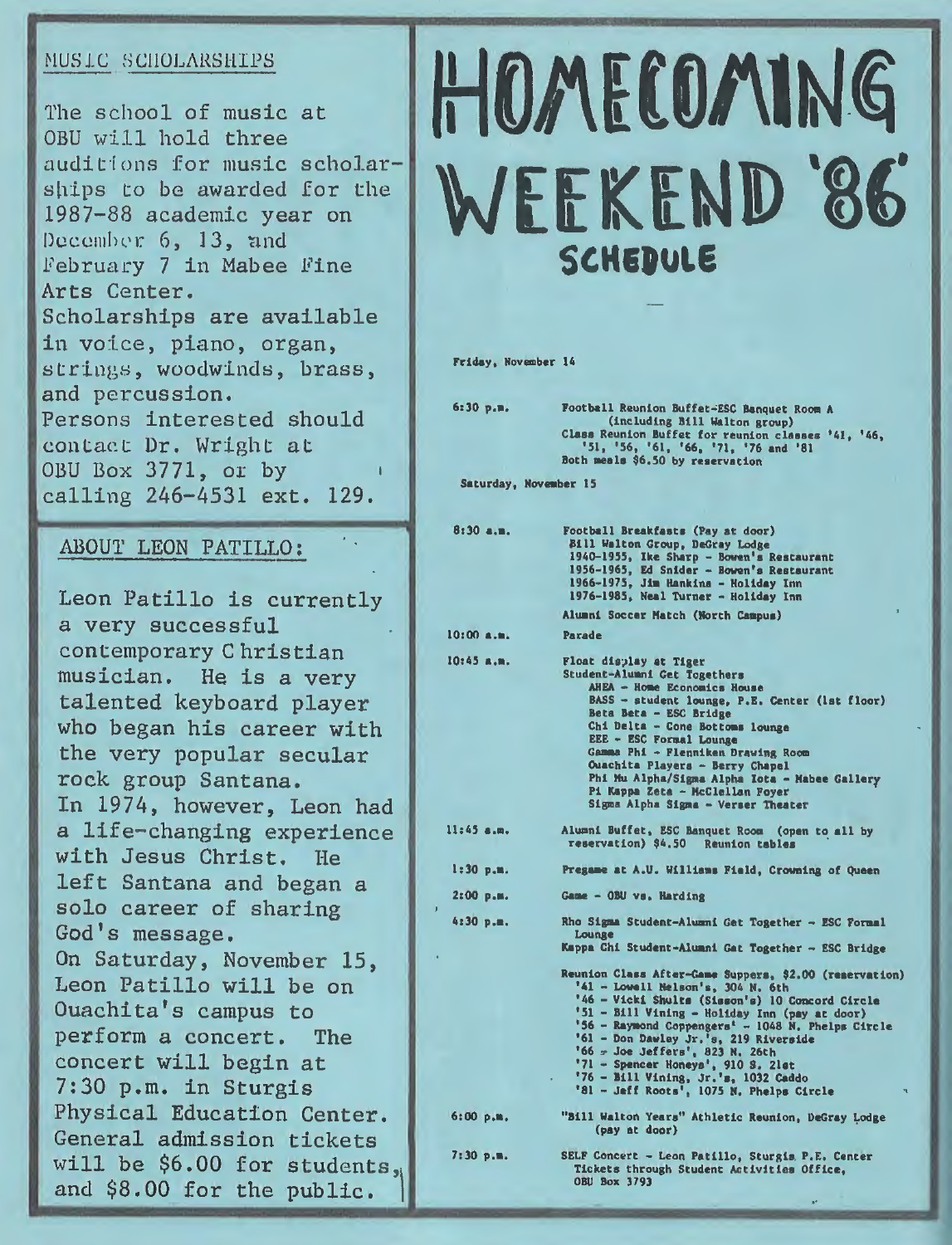### **L.S.A. AT OUACHITA**

he Arkansas Repertory Theatre's touring company production of "U.S.A.", dramatic multi-media revue about merica in the early 1900's, will be erformed in Mitchell Hull Auditorium -t 7:30 p.m. on Monday, November 10. Admission to the performance will be \$2 for adults, and \$1 for students **and** senior citizens. The general admission tickets can be purchased. at the Evans Student Center Offire, or at FirstSouth Bank in Arkade.l phia, **or** at the door the night of the performance.

# **Chapel**

Chapel this week will be the annual Student Senate Homecoming Chapel, in which the contestants for OBU Homecoming Queen will be introduced to the student body.



### BLOOD DRIVE RESULTS

John Threet will be making a trip to Henderson this week to purchase a Henderson Reddies t-shirt. The deal between the two schools was that the losing school's student body president present the winner with a plaque while wearing the colors of the winning school.

OBU lost the blood drive by a very narrow margin--which is quite good considering the size advantage that Henderson has over us. The ceremony will take place at the OBU-HSU foot-<br>ball game on Saturday, November 22. A special thanks goes out to all those who helped Ouachita's effort in the blood drive.

### SELF PRESENTS

"Short Circuit", Sunday, November 9 at 9:00 p.m. in Mitchell. Admission will be a low,  $\text{Low}$ ,  $.50c$